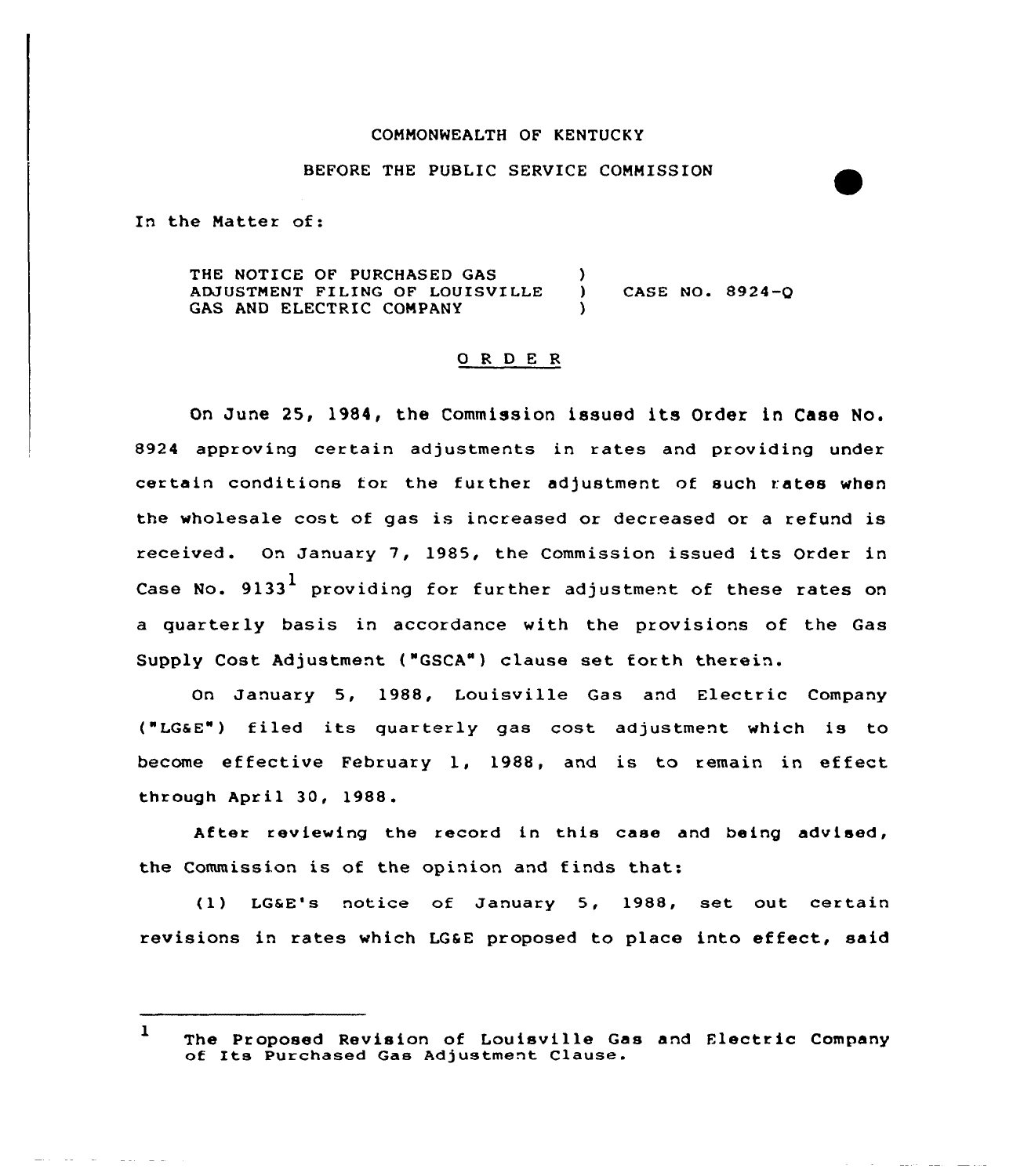rates being designed to pass on the wholesale increase in gas costs from its supplier in the amount of 2.386 cents pex 100 cubic feet.

(2) LGSE's notice set out <sup>a</sup> total refund factor of .033 cents per 100 cubic feet.

(3) LG6E pxoposed an actual adjustment of (.301) cents pex 100 cubic feet, an increase of .311 cents per 100 cubic feet.

(4) LG6E proposed a balance adjustment in the amount of (.064) cents per 100 cubic feet, a decrease of .186 cents per 100 cubic feet.

(5) LGSE proposed a total adjustment in the amount of (6.460) cents per 100 cubic feet, an increase of 2.543 cents per 100 cubic feet. This increase represents the combined effect of the supplier increase, actual, balance and refund adjustments.

{6) The adjustment in rates set out in the Appendix to this Order, determined under the GSCA provisions approved by the Commission in Case No. 8924 dated June 25, 1984, and Case No. 9133 dated January 7, 1985, is fair, just, and reasonable and in the public interest and should be effective with gas supplied on and after February 1, 1988.

{7) LG@E should provide detailed suppoxt for the items shown on Exhibit B-l, Page 3. This detailed support should become <sup>a</sup> part of all subsequent quarterly gas cost adjustment filings.

IT IS THEREFQRE ORDERED that:

(1) The rates in the Appendix to this Order be and they hereby are authorized effective with gas supplied on and after. February 1, 1988.

$$
-2-
$$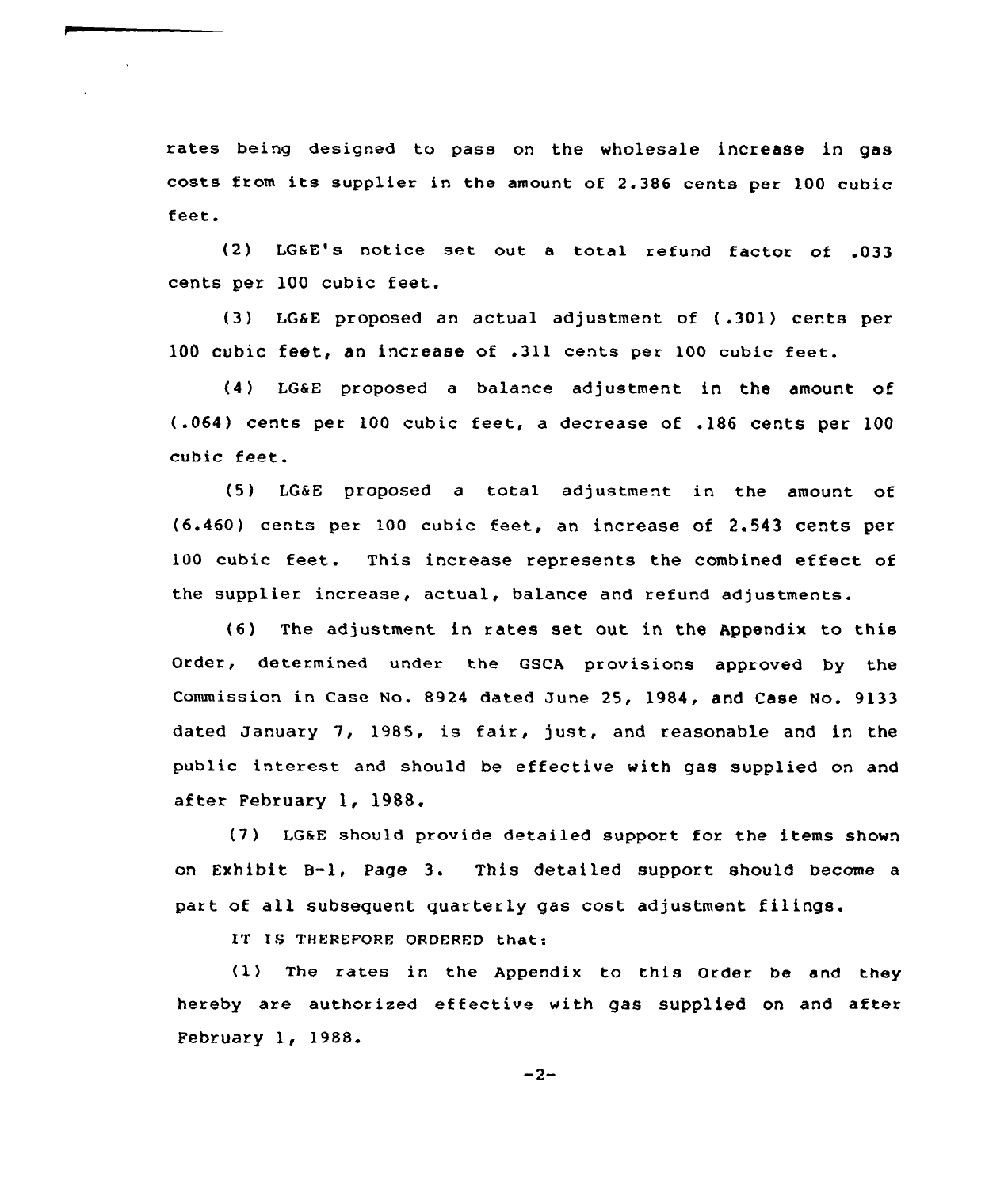(2) within 30 days from the date of this Order LG&E shall file with this Commission its revised tariffs setting out the rates authorized herein.

(3) Within 20 days of the date of this Order LG&E shall provide detailed support for the items shown on Exhibit B-l, Page 3. This detailed support shall become a part of all subsequent quarterly gas cost adjustment filings.

Done at Frankfort, Kentucky, this 15th day of January, 1988.

PUBLIC SERVICE COMMISSION

leman h

Vice Chairma

ATTEST:

Executive Director